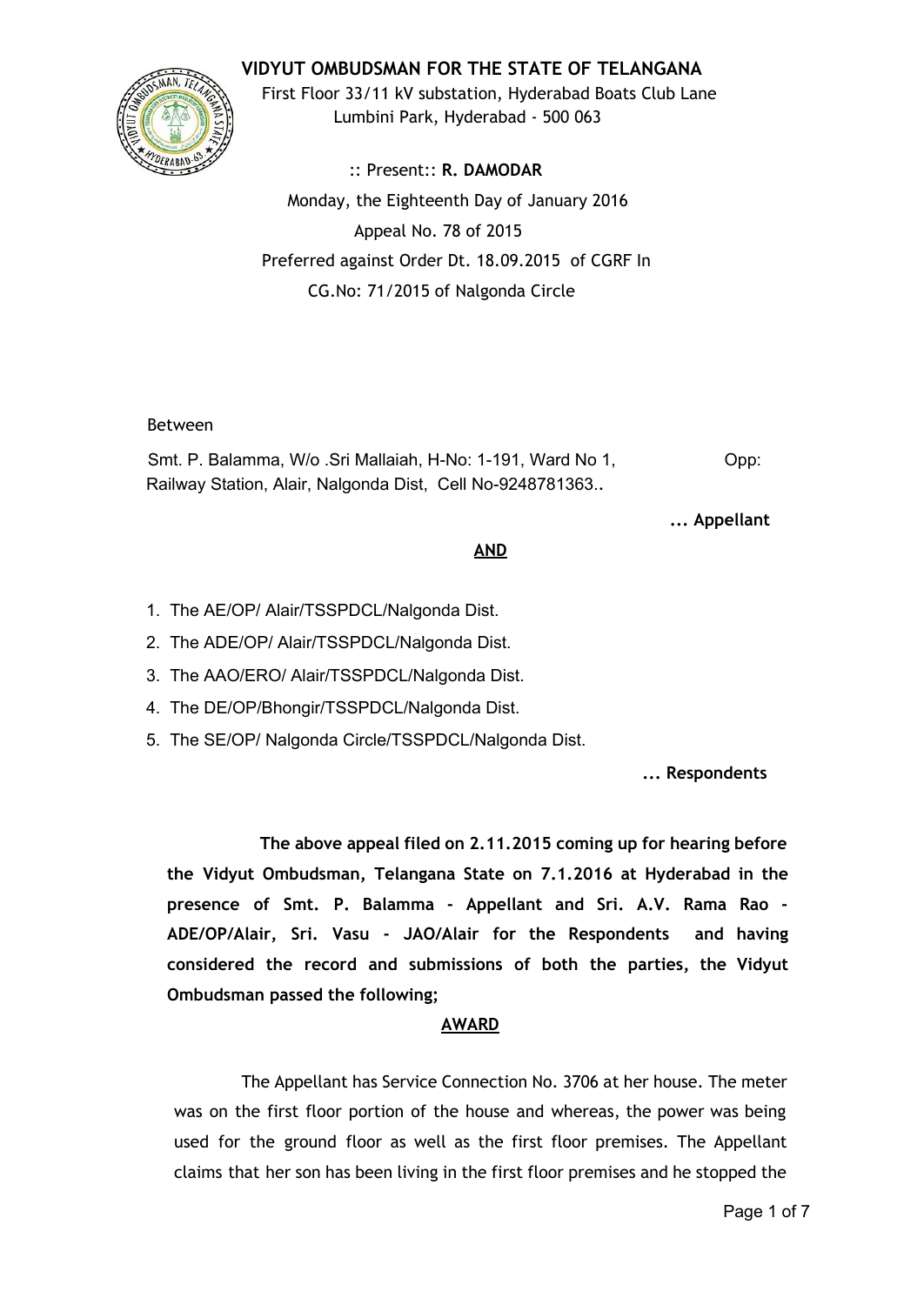power supply to the ground floor, where herself and her husband were living. She had applied for shifting of her SC No. 3706 from the first floor premises to the ground floor premises and when her request was not implemented, she had requested the first respondent to dismantle the service on 5.11.2012.

2. The Appellant claims that few days prior to lodging of complaint, the O/o of the 1st Respondent dismantled her service without her knowledge and issued a new service connection to her son bearing SC No. 4560 405 272 in the first floor portion while the Appellant was the absolute owner of the property. She was not informed about the issue of a new service connection to the first floor premises. The Appellant further requested the Respondents to release a new service connection, as her son stopped the power supply to the ground floor premises where she have been living.

3. The 1st Respondent through a letter dt.26.08.2015 stated about the service connection in the name of the Appellant and about disconnection of power supply to the premises of the Appellant at her request on 16.6.2012 and about dismantlement of the service on 4.2.2015 after collecting all the dues from her.

4. The 1st Respondent stated that the son of the Appellant by name Sri. P. Narsingh Rao gave a legal notice informing that he was allotted the first floor of the premises covered under OS No. 240 of 2008.

5. The 3rd Respondent claimed to have dismantled the service after disconnecting the service on 16.6.2012 at the request of the Respondent No.1.

6. Before the CGRF, the Appellant claimed that when they wanted a new meter to the house, the Respondents have not taken any action.

7. The CGRF found that there was more than 2 years delay after the Appellant made a request for dismantlement of service and that there was misreading of the pending civil suit by the Respondents and that the suit has nothing to do with the request of the Appellant for a new connection or for dismantlement of service and that the Respondents have failed to perform their duty, which is in violation of Guaranteed Standards of Performance and directed the Respondents to pay Rs 50/- per day from 24.06.2012 (906 days) amounting to Rs 45,300/- to the Appellant within 30 days through the impugned orders.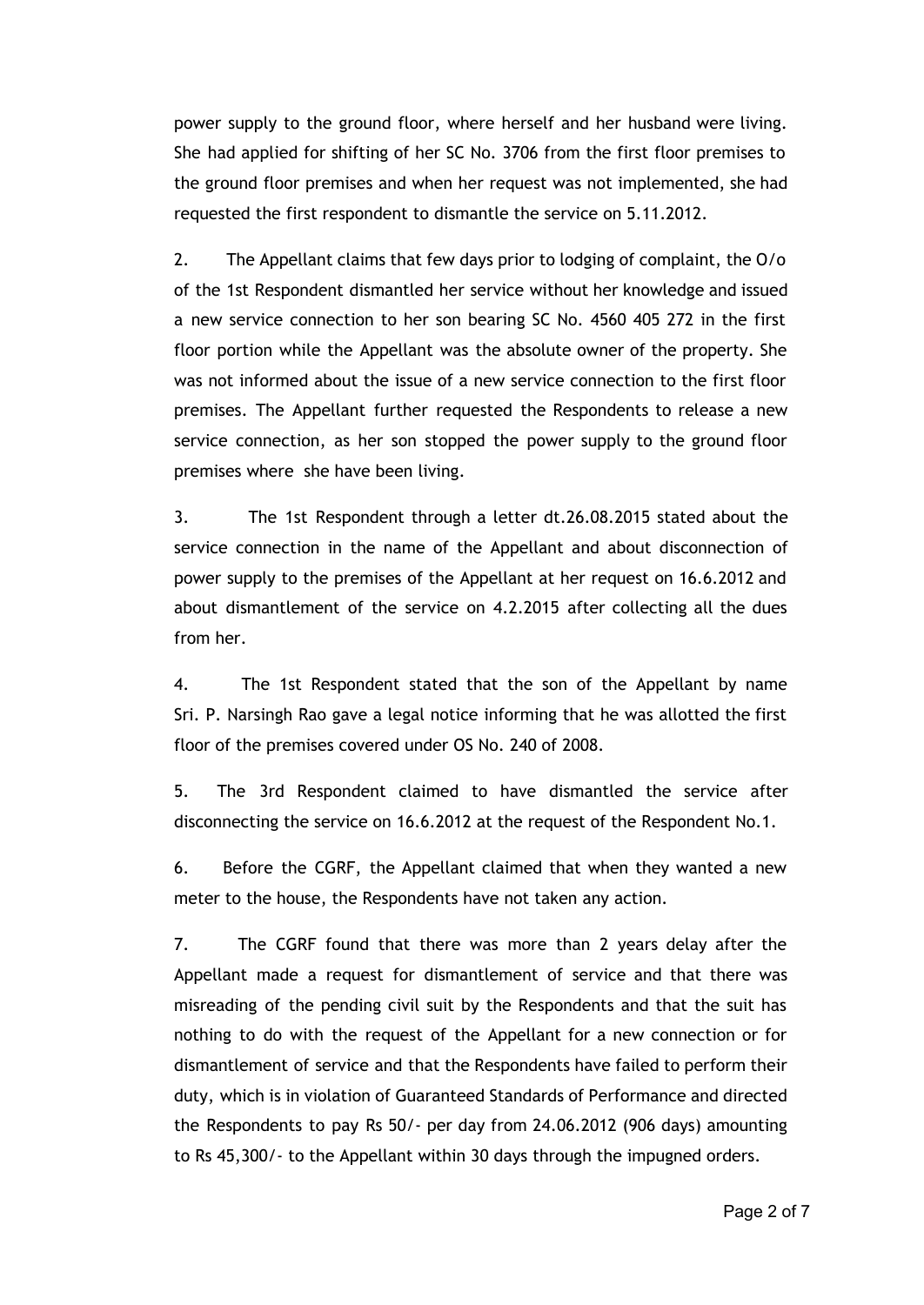8. Aggrieved and not satisfied with the impugned orders, the Appellant preferred the present Appeal and also for a direction for a new service connection.

9. The Respondents 1 and 2 filed written submissions dt. 27.11.2015 alleging that the Appellant made false allegations against them and that there is delay in preferring Appeal in the present case and that in the civil suit filed by the husband of the Appellant, against their son, both claimed exclusive right over the house. In that connection, the Appellant filed an application for removal of service connection on the ground that she was unable to pay the electricity charges. The power was disconnected in July, 2012 and the service was dismantled.

10. The Respondents claimed that they have not allotted any new service connection to the son of the Appellant by name Sri. Narsingh Rao, but the service connection in his name was merely shifted. The Respondents are not concerned with the ownership of the house as far as the shifting of the service connection is concerned. They have no interest in either the Appellant, her husband or their son. The delay in dismantling the service occurred only due to the facts mentioned. The Appellant is free to approach the Respondents for a new service connection if she is able to pay the consumption charges. The CGRF granted compensation which is beyond the scope of schedule II.

11. The Respondents submitted a copy of the letter dt.16.6.2012 stated to be of the Appellant to the effect that she was not in a position to pay the electricity bills and therefore, she wanted removal of the meter.

12. By way of a counter to the written submissions, the Appellant alleged that she being an illiterate and an old village woman, and also being ill and confined to bed, could not file the Appeal within time and that the delay was condoned and Appeal was numbered. The Appellant claimed that the Respondents, who are highly educated and holding high positions, are trying to deprive the Appellant of the compensation awarded under the impugned orders and are delaying payment causing severe hardship.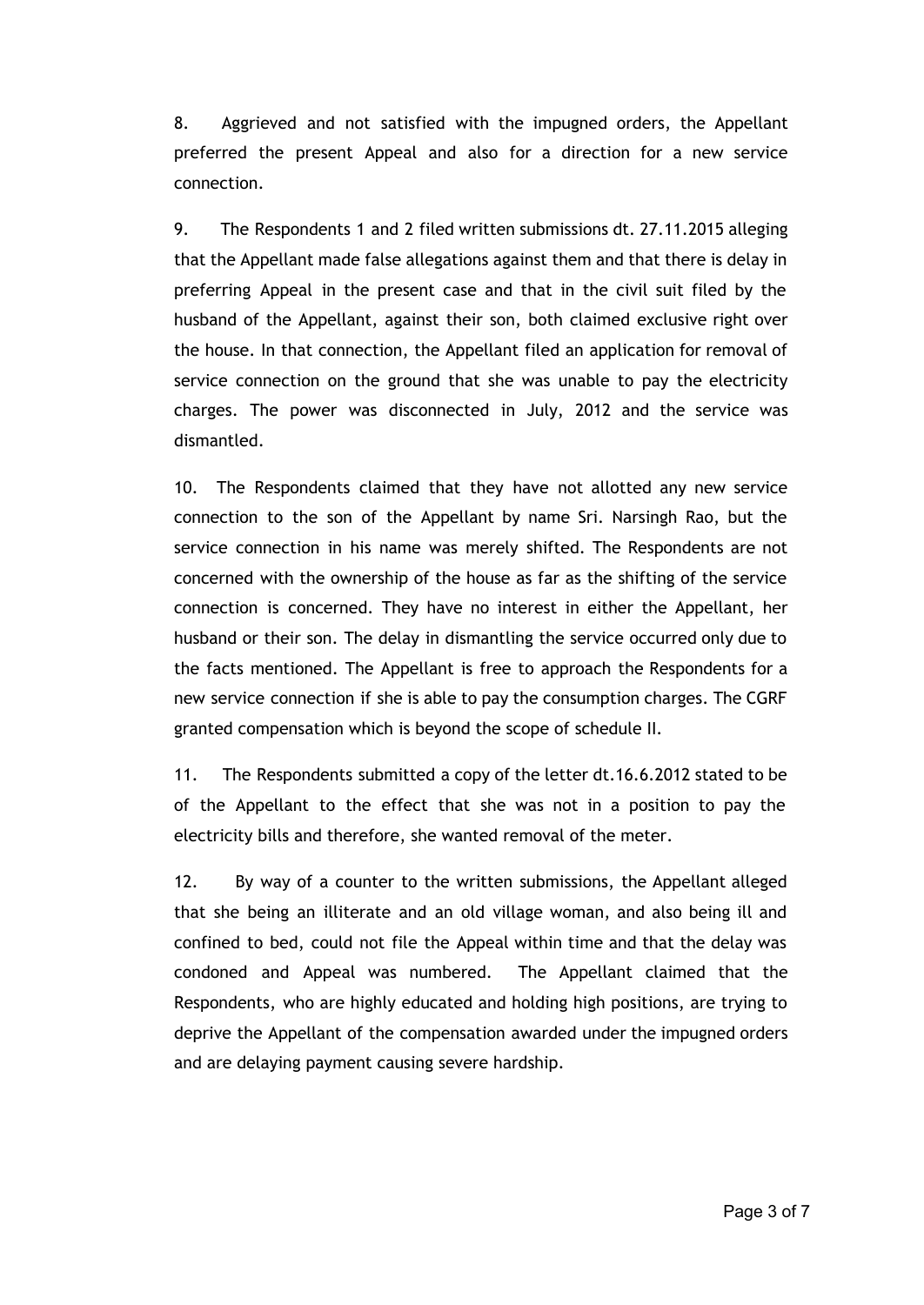## **Arguments heard.**

13. The Appellant further sought a new connection to her ground floor premises.

The efforts at mediation did not succeed, as there was no agreement on the limited issues. Hence the matter is being disposed on merits.

14. The points for determination are:

i. Whether the Respondents are entitled to ignore the orders of the CGRF dt. 18.9.2015 in CG.No. 71/2015/ Nalgonda Circle?

ii. Whether the Appellant is entitled to a new service connection to her ground floor premises?

iii. Whether the impugned orders are sustainable?

## **ISSUES 1 to 3**

15. The Appellant is aggrieved for non payment of compensation of Rs 45,300/- awarded by the CGRF through the impugned orders and also for not considering her request for a fresh service connection to the ground floor of her house. The Appellant alleges that the Respondents are trying to avoid payment of compensation and they are not prepared to give a fresh service connection to her.

16. The Respondents on the other hand claimed that because of the pendency of the civil suit, the delay occured in dismantling the service connection. Further they claim that on the request of the Appellant for dismantlement of the service connection by application dt. 16.6.2012, the Respondents have disconnected the service in July, 2012 and therefore, there was no delay in the matter. The 1st Respondent on the other hand claimed before the CGRF that the service was dismantled on 4.2.2015 after collecting all the dues from the Appellant.

17. As far as the question of release of new service connection to the Appellant on her ground floor premises is concerned, in the first instance, the Appellant has to submit application along with the prescribed amounts and thereafter, it is for the Respondents to take steps on the Application as per the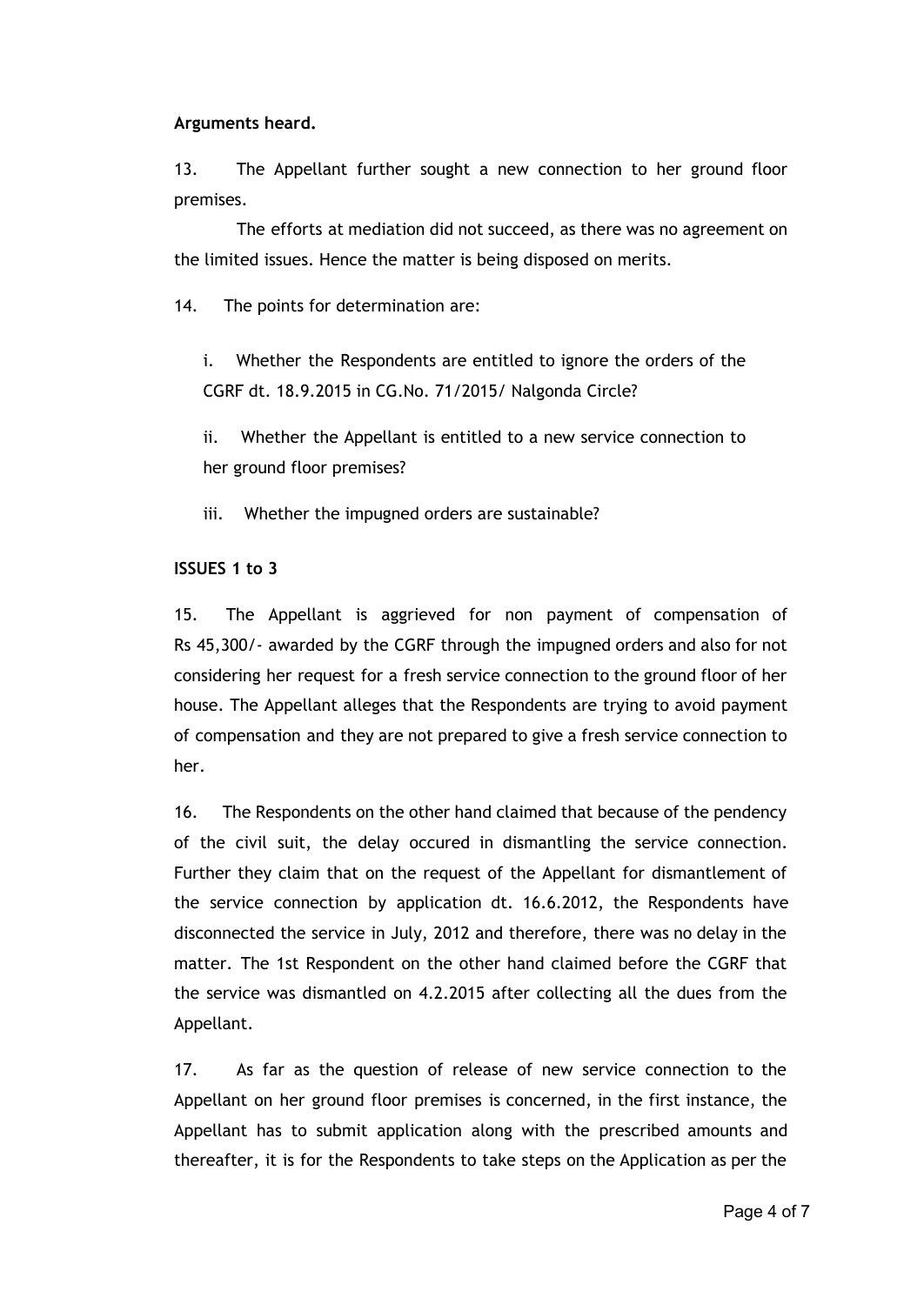regulations.

18. The Respondents claimed that the Appeal is time barred. The Award is dt.18.9.2015. The Appeal was filed on 2.11.2015. The delay is 45 days. As per Clause 3.19 of Regulation 3 of 2015, an Appeal can be preferred within 45 days from the date of receipt of the Award. Even if the time taken for the delivery of the impugned orders is not taken, the Appeal is within time.

19. So far as the claim of the Appellant for non implementation of the impugned orders by the Respondent is concerned, it is proper to extract Clauses 2.53, 2.54, 2.55 and 2.56 of the Regulation 3 of 2015 issued by the TSERC for the information of the Respondents regarding their duty to comply with the orders of the CGRF, which invites penalties for noncompliance as under:

2.53. The Licensee shall comply with the order of the forum within 21 days from the date of receipt of the order. In exceptional cases, the Forum, upon request of the Licensee, may extend the period for compliance of its order for a period not exceeding three months for network related issues and fifteen days for other issues.

*Provided that the order directing the payment of compensation specified in Standard performance Regulation issued and amended from time to time under Section 57 of the Act shall be implemented within the time prescribed therein.*

#### **Compensation for non compliance of order of Forum**

2.54. The Licensee or any officer of the Licensee responsible for the compliance/implementation of the order of the Forum shall do so within the time stipulated in this Regulation failing which the Licensee or the Officer concerned, as the case may be, shall be liable to pay the compensation as directed by the Forum for non compliance of its order.

2.55. Where there is inaction on part of an employee or several employees based on hierarchy of posts who has to sanction implementation of the Forum's order, then, all such employees shall be liable to pay compensation as directed by the Forum for non compliance of order of the Forum to the complainant, in proportion to the salaries drawn by them from the Licensee within a period of two weeks from the date of receipt of the compensation order of the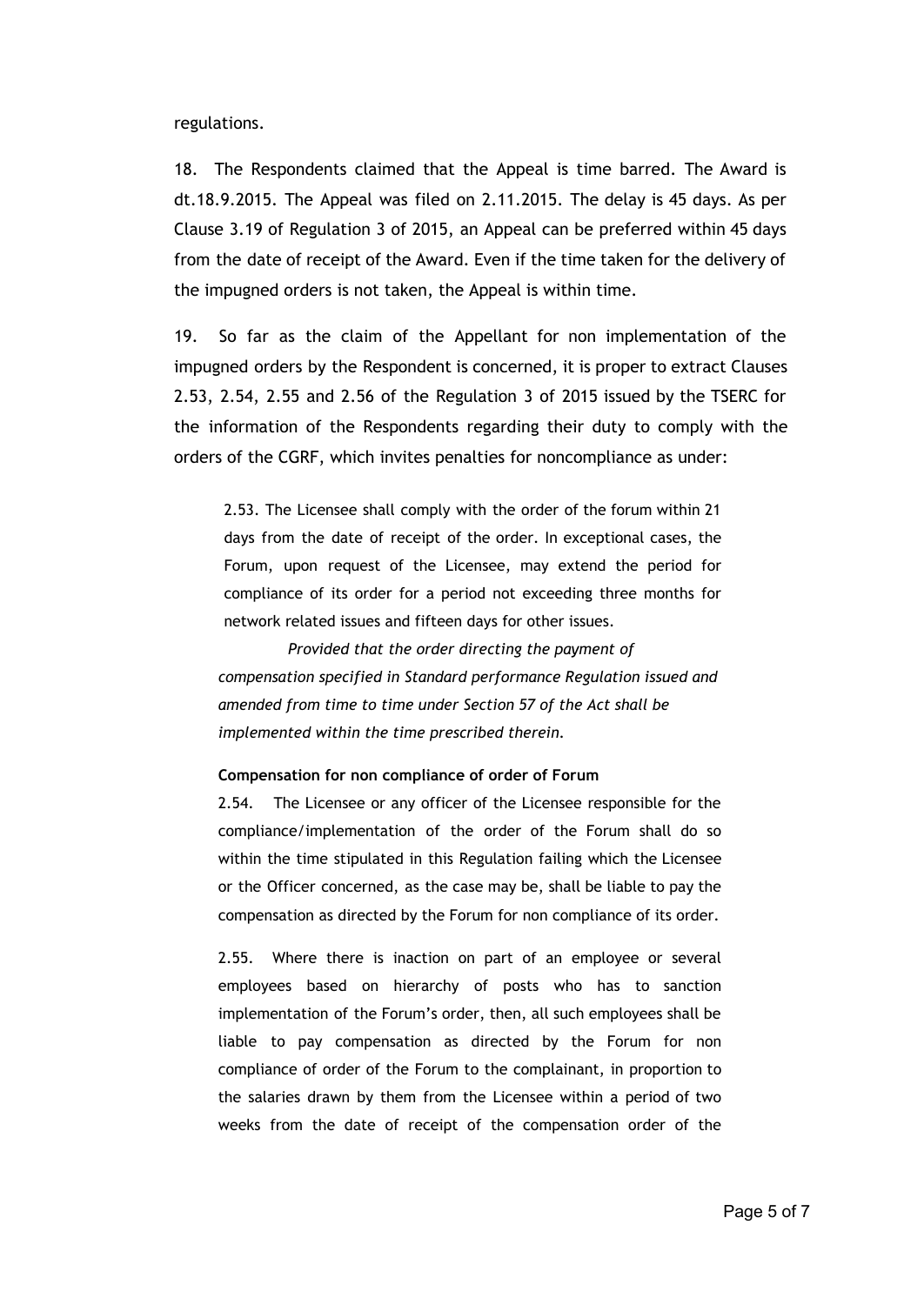Forum.

2.56. The Forum may issue a notice either suo-motu or at the instance of the Consumer/Complainant for non compliance of its order within a due date prescribed in this Regulation to the employee/employees concerned including the Director(s) concerned and the Licensee after giving an opportunity of being heard, the Forum is satisfied that there is no reasonable cause for not complying with its order(s) it may award compensation upto a sum of Rs 25,000/- for each non compliance to a consumer complainant. In case of continuing failure, with an additional compensation which may extend to Rs 1,000/- for every day during which the failure continues after non compliance of the first such direction.

*Provided that the forum may also direct the Licensee to recover the compensation payable to the consumer/complainant for non compliance of its order from the salary/salaries of the Employee/Employees who is/are found to be responsible for non compliance without reasonable cause within the due date prescribed in the Regulation. The Licensee shall recover such compensation imposed by the Forum from the salary/salaries of the concerned employee/employees including the Director(s) and pay such sum to the consumer/complainant.*

*provided further that where the Licensee does not recover such compensation from the concerned employee/employees including the Director(s) but makes the payment to the consumer/complainant, such sum shall not be allowed by the Commission while approving the Annual Revenue Requirements(ARR) filings for subsequent financial year and the Licensee shall forego such amount of revenue.*

20. The above statutory position should clear the doubts of the Respondents about whether they can think of non-compliance of the orders of the CGRF.

21. There is nothing to prohibit the Respondents to give a new service connection to the Appellant, if all formalities under the Regulations are fulfilled. The Respondents to act on the application of the Appellant if any for a new connection within time.